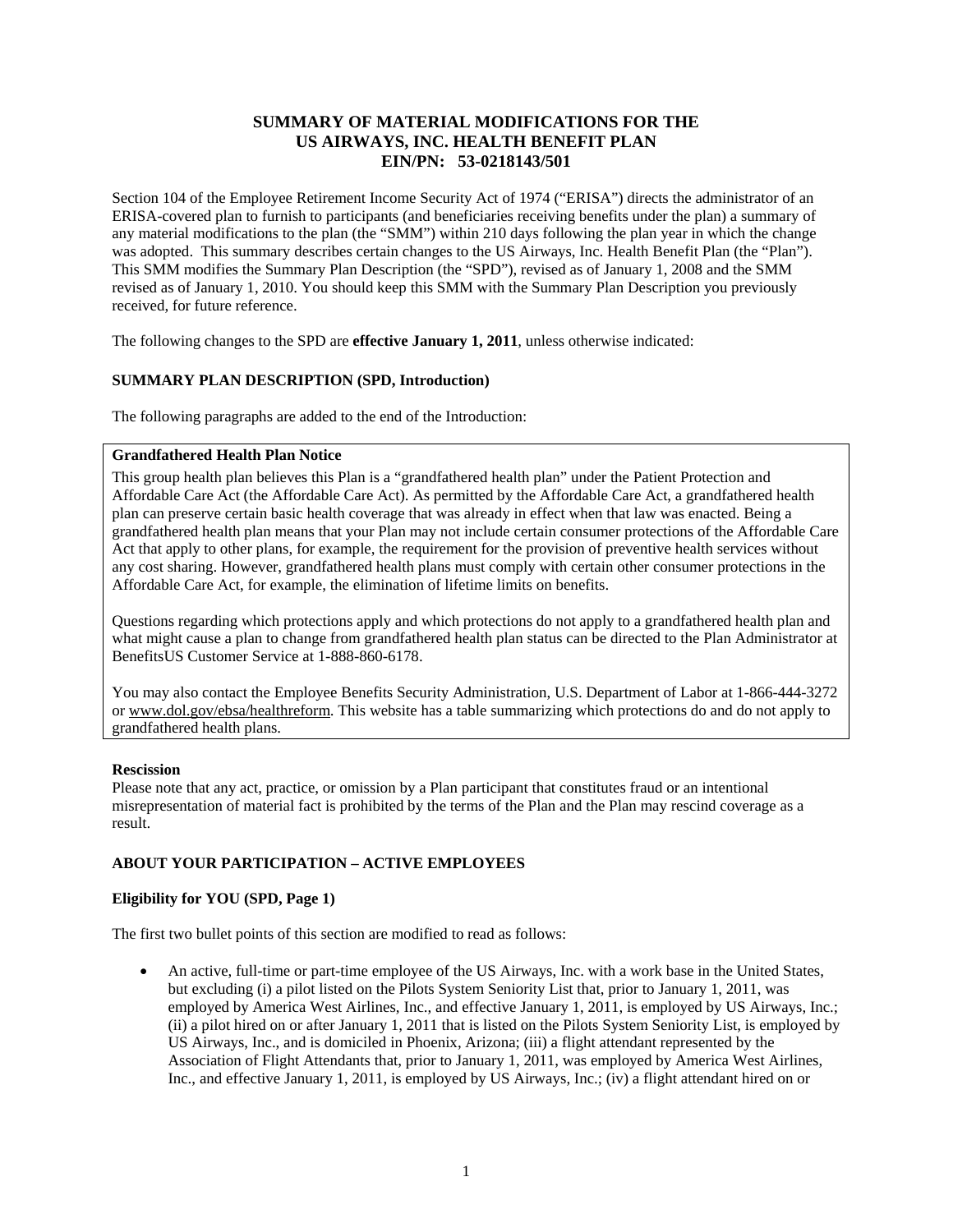after January 1, 2011 that is represented by Association of Flight Attendants, is employed by US Airways, Inc., and is domiciled in Phoenix, Arizona; (v) any temporary, on-call or seasonal employees; or

### **Eligibility for Your Dependents (SPD, Page 2)**

The second and third bullet points of this section are modified to read as follows:

- Your children or the children of your registered domestic partner who have not yet attained age 26. However, for Plan years beginning before January 1, 2014, adult dependent children (dependent children age 19 through age 26), are not eligible for coverage under the Plan if they are eligible to enroll in health coverage sponsored by the adult dependent's employer;
- The unmarried children of you or your registered domestic partner age 26 and over who are not selfsupporting because of a permanent physical, or mental disability and are dependent upon you, as defined by the Code for income tax purposes, provided that such child became physically or mentally disabled and was covered by the Plan on the day before attaining age 26. Any child who satisfies these conditions will continue to be eligible for coverage as long as the disability remains. The Plan Administrator may require documentation that confirms such child's ongoing disability. "Disability" for dependent eligibility purposes will have the meaning used by the Internal Revenue Service for income tax purposes.

The Supporting Documentation for Eligible Dependent Children is modified as follows:

# *Supporting Documentation for Eligible Dependent Children*

US Airways will require you to provide supporting documentation for eligible dependent children and for other dependents. This information includes verification of relationship. If you fail to provide this information at the time dependents are added, they will be removed from your coverage. When your dependent children are no longer eligible to participate in the Plan, you must notify the BenefitsUS Customer Service. Coverage for a verified registered domestic partner or children who are not "tax dependents" (or otherwise able to receive tax-free coverage up to age 26) under the Internal Revenue Code will result in taxable income for you. If your domestic partner or your domestic partner's children satisfy the requirements to be considered your tax dependents, you may submit a signed "Dependent Certification Form" to the Benefits Department to certify dependent status and avoid this taxable income. This form must be submitted each year, no later than December  $1<sup>st</sup>$ . For further information regarding these issues please see "Paying for Coverage for Domestic Partners and Their Children" on page 7. You may also wish to consult your tax advisor to determine how these IRS rules will impact your personal situation. Receipt of insurance cards does not guarantee coverage.

### **Full-time Student Verification (SPD, Page 3)**

This section no longer applies.

 $\boldsymbol{P}$ 

#### **Paying for Coverage for Domestic Partners and Their Children (SPD, Page 7)**

The following paragraph is added to this section:

The above rules will not apply if:

- your domestic partner and/or your domestic partner's children satisfy the requirements to be considered your tax dependents under the Internal Revenue Code, and
- you submit a signed Dependent Certification Form to the Benefits Department to certify dependent status no later than December  $1<sup>st</sup>$  each year.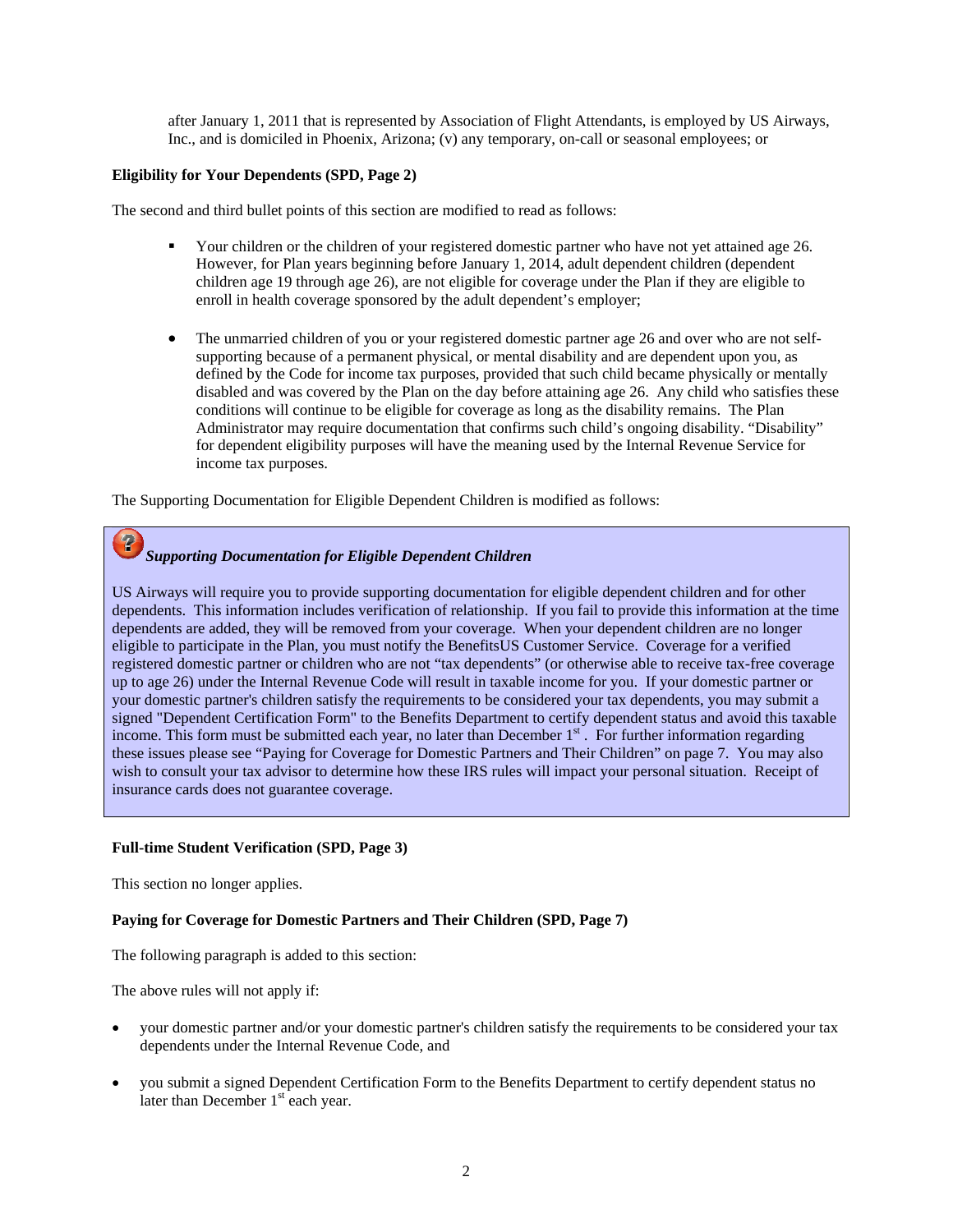The "Dependent Certification Form," which describes the requirements that must be satisfied in order for your domestic partner and/or your domestic partner's children to be considered your tax dependents, is available on the BenefitsUS Customer Service website at www.eBenefitsUS.com or the US Airways' employee website at http://wings.usairways.com. If you do not submit the Dependent Certification Form to the Benefits Department each year on or before December 1<sup>st</sup>, your domestic partner and your domestic partner's children will not be treated as tax dependents for that year, and coverage will be taxed as described above.

### **An Overview of Change in Status Events (SPD, Page 9)**

The section "Child No Longer Full-Time Student" no longer applies.

#### **An Overview of Change in Status Events (SPD, Page 10)**

The section "Child Regains Full-Time Student Status" no longer applies.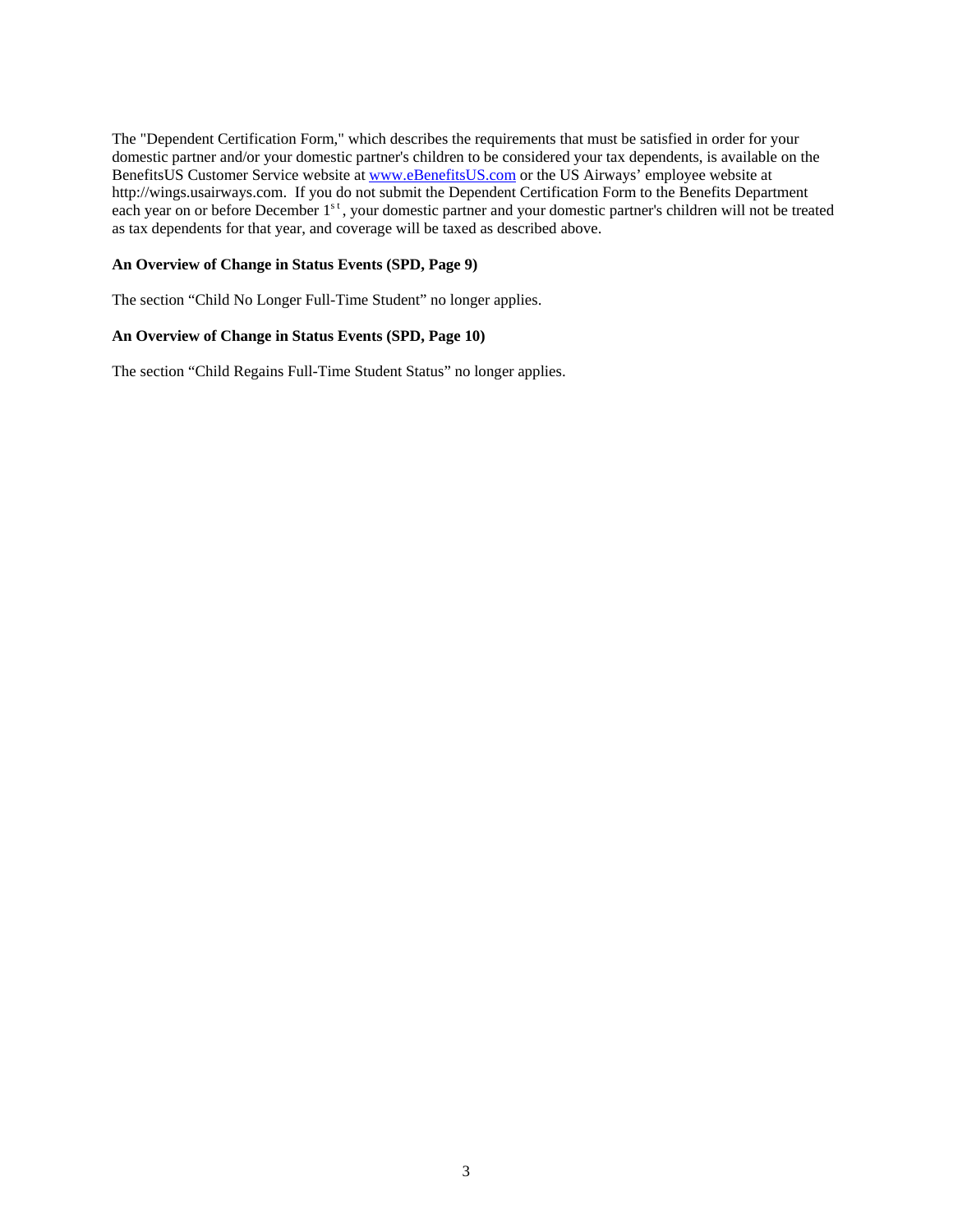### **YOUR MEDICAL OPTIONS**

### **Schedule of PPO Plan Benefits***, An Overview of PPO Plan Benefits* **(SPD, Page 16)**

The section "Lifetime Maximum" is now unlimited for both In-Network and Out-of-Network coverage for the PPO80/60, PPO 90/70 and PPO 100/80 plans. The \$1,000,000 per person for PPO 80/60, 90/70, 100/80 combined no longer applies.

### **Schedule of PPO Plan Benefits,** *An Overview of PPO Plan Benefits* **(SPD, Pages 20 - 21)**

This schedule is removed and replaced as follows to comply with ACA and reflect administrative corrections:

| Schedule of PPO Plan Benefits |  |  |
|-------------------------------|--|--|
|                               |  |  |

|                                                                                                                              | <b>PPO 80/60</b>                                                                                       |                                                                                        | <b>PPO 90/70</b>                                                                                         |                                                                                        | <b>PPO 100/80</b>                                                                                         |                                                                                        |
|------------------------------------------------------------------------------------------------------------------------------|--------------------------------------------------------------------------------------------------------|----------------------------------------------------------------------------------------|----------------------------------------------------------------------------------------------------------|----------------------------------------------------------------------------------------|-----------------------------------------------------------------------------------------------------------|----------------------------------------------------------------------------------------|
|                                                                                                                              | <b>In-Network</b>                                                                                      | <b>Out-of-Network</b>                                                                  | <b>In-Network</b>                                                                                        | <b>Out-of-Network</b>                                                                  | <b>In-Network</b>                                                                                         | <b>Out-of-Network</b>                                                                  |
|                                                                                                                              |                                                                                                        |                                                                                        | Mental Health and Chemical Dependency (benefits provided through Behavioral Health Claims Administrator) |                                                                                        |                                                                                                           |                                                                                        |
| Annual Deductible<br>$(1$ person/ 2 or more<br>people) – included<br>with Medical<br>Annual Deductible                       | \$450/\$900                                                                                            | \$900/\$1,800                                                                          | \$225/\$450                                                                                              | \$450/\$900                                                                            | \$225/\$450                                                                                               | \$450/\$900                                                                            |
| Annual Out-of-<br>Pocket Maximum<br>$(1$ person/2 or more<br>people) – included<br>with Medical Out-<br>of-Pocket<br>Maximum | \$3,000/\$6,000                                                                                        | \$6,000/\$12,000                                                                       | \$1,500/\$3,000                                                                                          | \$3,000/\$6,000                                                                        | Not applicable                                                                                            | \$3,000/\$6,000                                                                        |
| <b>Inpatient Care</b>                                                                                                        | The Plan pays 80%<br>of discounted in-<br>network fees, after<br>annual deductible<br>No visit maximum | The Plan pays 60%<br>of R&C charges,<br>after annual<br>deductible<br>No visit maximum | The Plan pays 90%<br>of discounted in-<br>network fees, after<br>separate deductible<br>No visit maximum | The Plan pays 70%<br>of R&C charges,<br>after annual<br>deductible<br>No visit maximum | The Plan pays<br>100% of discounted<br>in-network fees,<br>after annual<br>deductible<br>No visit maximum | The Plan pays 80%<br>of R&C charges,<br>after annual<br>deductible<br>No visit maximum |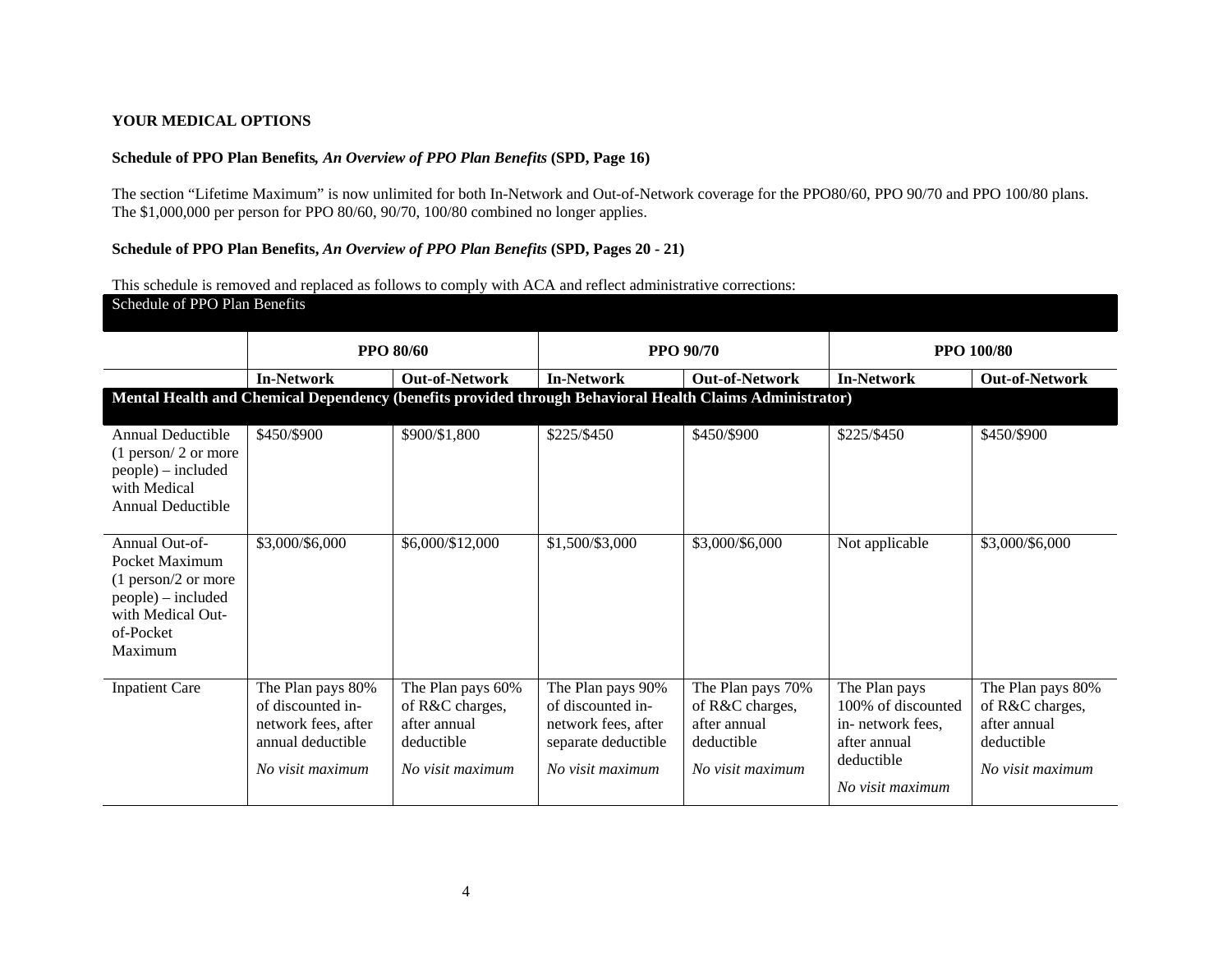| <b>Outpatient Care</b> | $$25$ co-pay<br>No visit maximum | The Plan pays 60%<br>of R&C charges,<br>after annual<br>deductible | $$25$ co-pay<br>No visit maximum | The Plan pays 70%<br>of R&C charges,<br>after annual<br>deductible | $$25$ co-pay<br>No visit maximum | The Plan pays 80%<br>of R&C charges,<br>after annual<br>deductible |
|------------------------|----------------------------------|--------------------------------------------------------------------|----------------------------------|--------------------------------------------------------------------|----------------------------------|--------------------------------------------------------------------|
|                        |                                  | No visit maximum                                                   |                                  | No visit maximum                                                   |                                  | No visit maximum                                                   |

### **Schedule of PPO Plan Benefits,** *Important Notes About PPO Plan Benefits* **(SPD, Page 25)**

Item 3 is removed and replaced by the following:

3. The annual deductible and out-of pocket maximum amounts applicable to expenses for medical services DO apply to covered expenses for mental health and chemical dependency services. There is a combined annual deductible and a combined out-of-pocket maximum you must meet before the plan pays for medical and/or mental health and chemical dependency care.

### **Schedule of Out-of-Area Program Benefits,** *An Overview of Out-of-Area Program Benefits* **(SPD, Page 29)**

| <b>Schedule of Out-of-Area Program Benefits</b>                                                              |                                                                                |                                                                                |                                                                                 |  |  |  |  |  |
|--------------------------------------------------------------------------------------------------------------|--------------------------------------------------------------------------------|--------------------------------------------------------------------------------|---------------------------------------------------------------------------------|--|--|--|--|--|
|                                                                                                              | <b>OOA 80</b>                                                                  | <b>OOA 90</b>                                                                  | <b>OOA 100</b>                                                                  |  |  |  |  |  |
| Mental Health and Chemical Dependency (benefits provided through Behavioral Health Claims Administrator)     |                                                                                |                                                                                |                                                                                 |  |  |  |  |  |
| Annual Deductible – included with<br>Medical Annual Deductible<br>(1 person/2 or more people)                | \$450/\$900                                                                    | \$225/\$450                                                                    | \$225/\$450                                                                     |  |  |  |  |  |
| Annual Out-of-Pocket Maximum -<br>included with Medical Annual Out-of-<br>Pocket (1 person/2 or more people) | \$3,000/\$6,000                                                                | \$1,500/\$3,000                                                                | Not applicable                                                                  |  |  |  |  |  |
| <b>Inpatient Care</b>                                                                                        | The Plan pays 80% of R&C<br>charges, after annual deductible<br>No day maximum | The Plan pays 90% of R&C<br>charges, after annual deductible<br>No day maximum | The Plan pays 100% of R&C charges,<br>after annual deductible<br>No day maximum |  |  |  |  |  |

This schedule is removed and replaced as follows to comply with ACA and reflect administrative corrections: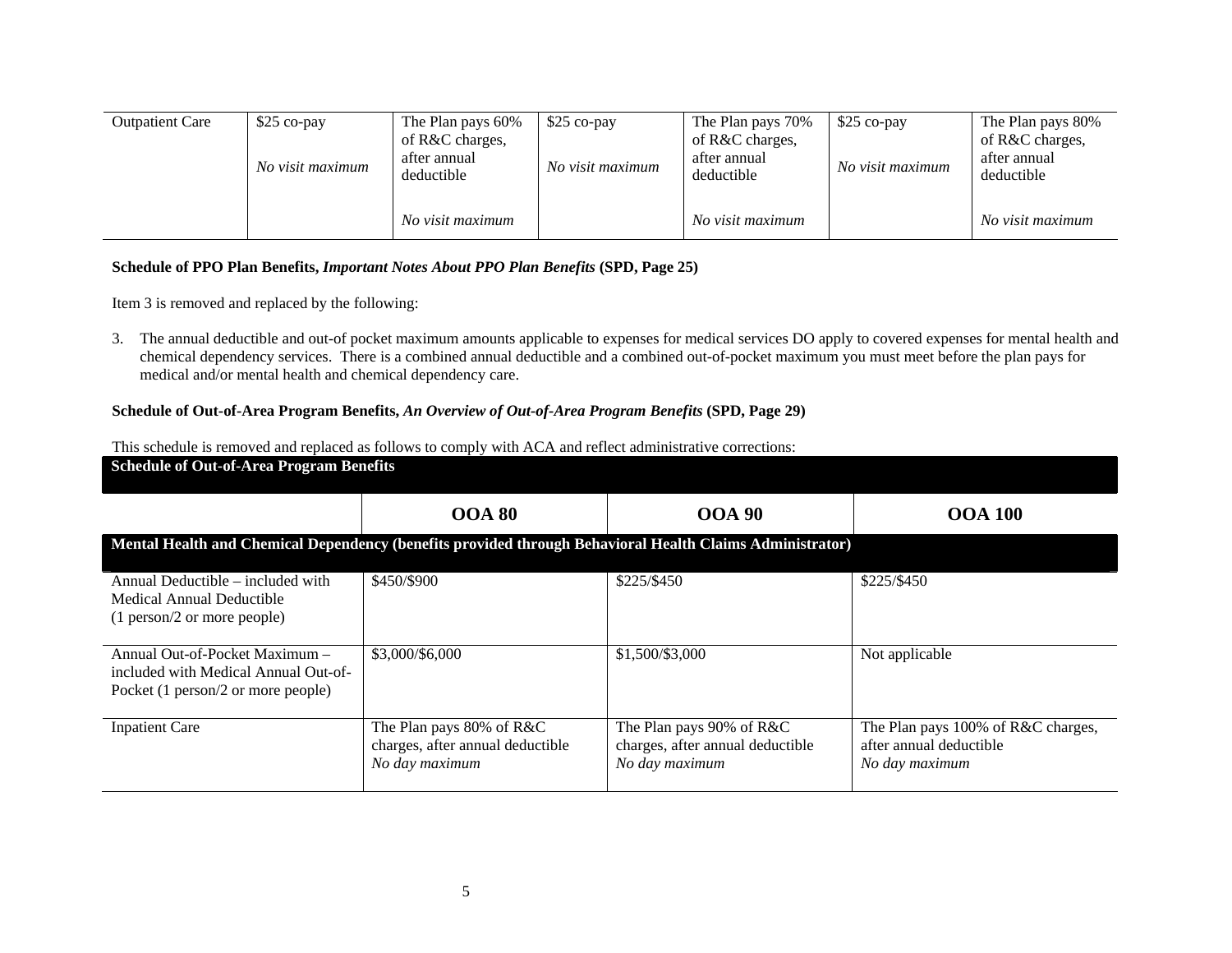| <b>Outpatient Care</b> | The Plan pays 80% of R&C         | The Plan pays 90% of R&C         | The Plan pays 100% of R&C charges, |  |
|------------------------|----------------------------------|----------------------------------|------------------------------------|--|
|                        | charges, after annual deductible | charges, after annual deductible | after annual deductible            |  |
|                        | No visit maximum                 | <i>No visit</i> maximum          | No visit maximum                   |  |

### **Schedule of Out-of-Area Program Benefits,** *Important Notes About Out-of-Area Program Benefits* **(SPD, Page 32)**

Item 2 is removed and replaced by the following:

2. The annual deductible and out-of pocket maximum amounts applicable to expenses for medical services DO apply to covered expenses for mental health and chemical dependency services. There is a combined annual deductible and a combined out-of-pocket maximum you must meet before the plan pays for medical and/or mental health and chemical dependency care.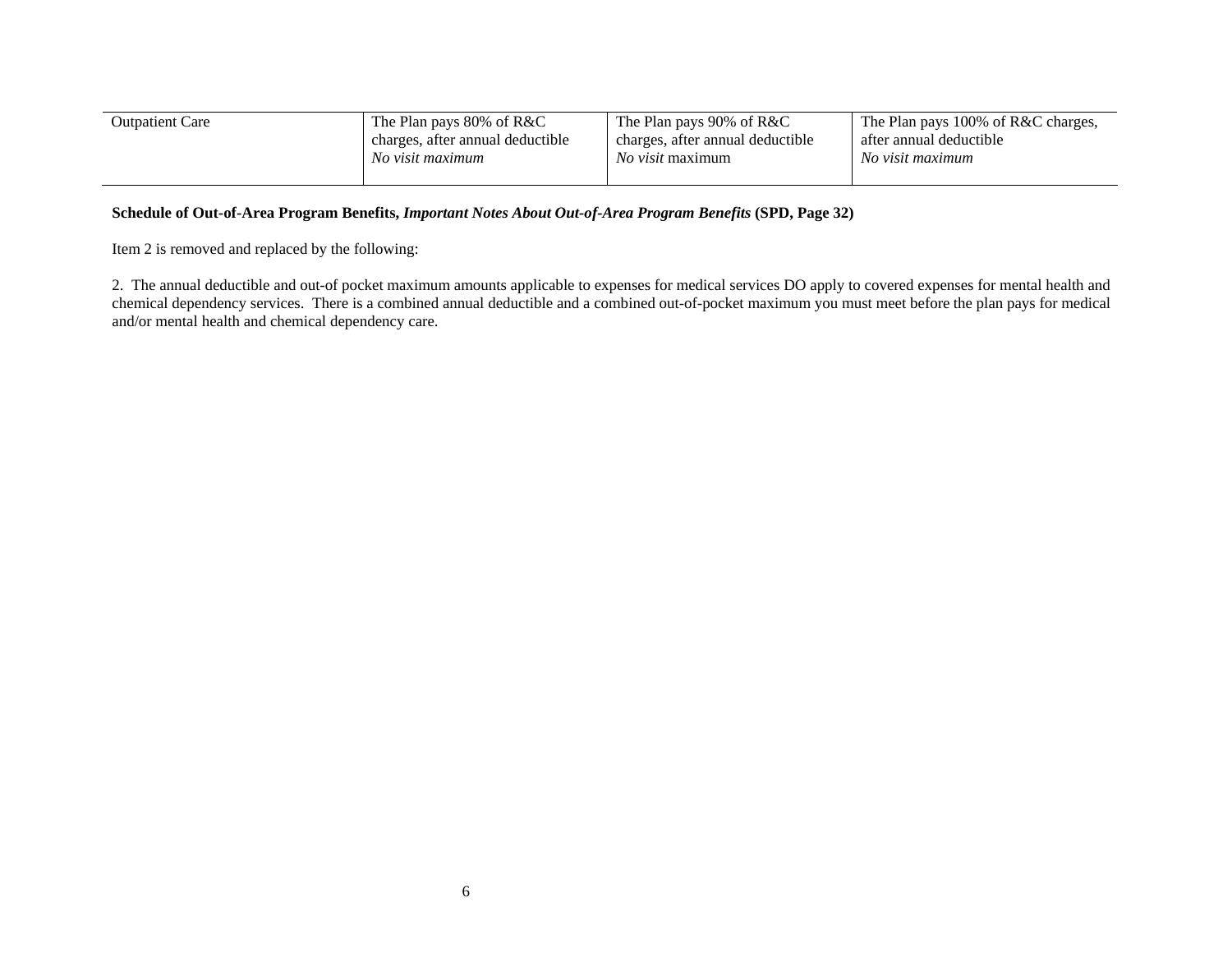#### **Coordination With Medicare for Disabled Individuals (SPD, Page 36)**

This section's title is changed to "Coordination with Medicare for Employees on Leave of Absence and Disabled Individuals" and is modified in its entirety to read as follows:

If you or your covered dependent(s) are enrolled in Medicare while you are actively employed, participation in this Plan will continue as long as you are an active employee and remain enrolled. This Plan will be the primary carrier and Medicare will be the secondary carrier.

If you are on a leave of absence or you are receiving disability benefits, please note the following important rules regarding coverage under Medicare:

Leave of Absence: If you take a leave of absence and retain coverage under the Plan, the Plan will continue to pay primary for as long as you retain your right to return to active employment, i.e., your employment is not terminated by the company. If your employment is terminated by the company, Medicare will become primary.

Disability: If you take a medical leave of absence, retain coverage under the Plan, and start receiving disability benefits from the company, the Plan will continue to pay primary for the first 6 months of your disability coverage, i.e., while disability benefits are subject to FICA tax. After this 6 month period, Medicare will become primary for you and/or any covered dependents.

When Medicare becomes primary, the Plan assumes you are enrolled in both Medicare Part A and B, so review your options when you become eligible for Medicare (either due to age or disability).

If you have questions about Medicare benefits, contact your local Social Security office.

### **YOUR MENTAL HEALTH AND CHEMICAL DEPENDENCY PROGRAM (SPD, Pages 41 - 49)**

The following paragraph is added:

The Mental Health Parity Act of 2008 requires that, effective January 1, 2011, the financial requirements and treatment limitations applicable to mental health and substance-use-disorder benefits be no more restrictive than the requirements and limitations that apply to health benefits based on physical injury or illness. Therefore, effective January 1, 2011 your mental health and chemical dependency plan benefits have been modified to either be richer than your current medical benefits or the same. Additionally, the law requires that deductibles and out-of-pocket maximums are shared or combined between medical and mental health/chemical dependency services. These components of the behavioral health plan will accumulate with the medical as of January 1, 2011.

### **An Overview of Your Mental Health and Chemical Dependency Program Benefits (SPD, Page 42)**

Remove the first sentence as medical necessity review is not required for coverage.

Remove the reference to "medically necessary" in the third sentence of the second paragraph.

### **Your Deductibles and Annual Out-of-Pocket Maximums (SPD, Page 42)**

The first two paragraphs are removed and replaced by the following:

The deductible and out-of-pocket maximum amounts are combined for medical services and mental health and chemical dependency benefits. You must meet your combined mental health and chemical dependency deductible and out-of-pocket maximum before such benefits are paid.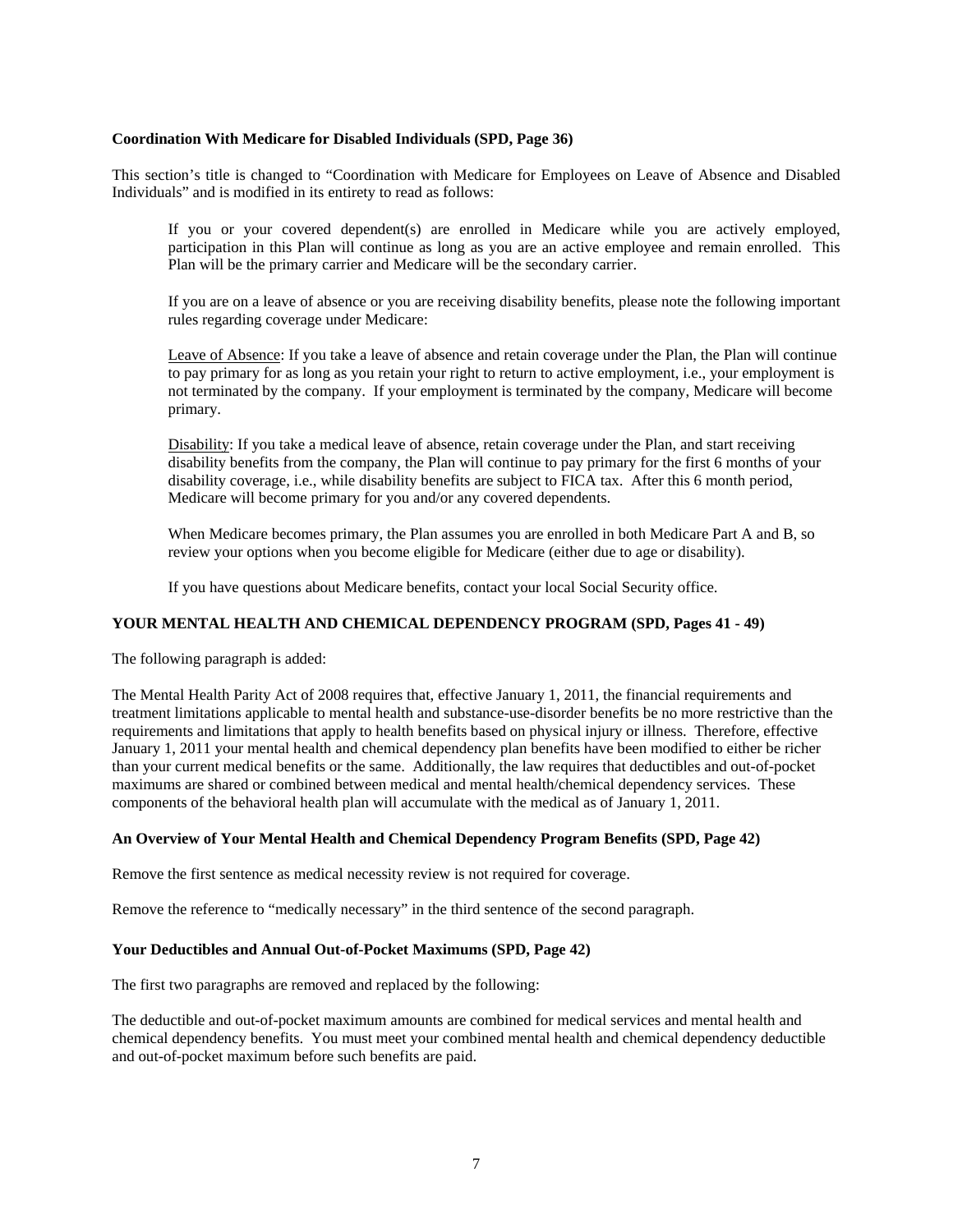# **Schedule of Mental Health and Chemical Dependency Benefits (SPD, Page 43)**

The section "Lifetime Maximum" is now unlimited for both In-Network and Out-of-Network coverage for the PPO80/60, PPO 90/70 and PPO 100/80 plans. The \$1,000,000 per person for PPO 80/60, 90/70, 100/80 combined no longer applies.

This schedule is removed and replaced as follows:

If you are enrolled in the PPO Plan for medical coverage, your mental health and chemical dependency benefits are summarized in the table below:

| <b>Mental Health and Chemical</b><br><b>Dependency Benefits</b>       | <b>PPO 80/60</b>                                                                            |                                                                                     | <b>PPO 90/70</b>                                                                            |                                                                                              | <b>PPO 100/80</b>                                                                            |                                                                                              |
|-----------------------------------------------------------------------|---------------------------------------------------------------------------------------------|-------------------------------------------------------------------------------------|---------------------------------------------------------------------------------------------|----------------------------------------------------------------------------------------------|----------------------------------------------------------------------------------------------|----------------------------------------------------------------------------------------------|
|                                                                       | <b>In-Network</b>                                                                           | <b>Out-of-Network</b>                                                               | <b>In-Network</b>                                                                           | <b>Out-of-Network</b>                                                                        | <b>In-Network</b>                                                                            | Out-of-<br><b>Network</b>                                                                    |
| Annual Deductible<br>(1 person/2 or more people)                      | \$450/\$900                                                                                 | \$900/\$1,800                                                                       | \$225/\$450                                                                                 | \$450/\$900                                                                                  | \$225/\$450                                                                                  | \$450/\$900                                                                                  |
| <b>Annual Out-of-Pocket</b><br>Maximum (1 person/2 or more<br>people) | \$3,000/\$6,000                                                                             | \$6,000/\$12,000                                                                    | \$1,500/\$3,000                                                                             | \$3,000/\$6,000                                                                              | Not applicable                                                                               | \$3,000/\$6,000                                                                              |
| Lifetime Maximum                                                      | Unlimited                                                                                   | Unlimited                                                                           | Unlimited                                                                                   | Unlimited                                                                                    | Unlimited                                                                                    | Unlimited                                                                                    |
| <b>Inpatient Care</b>                                                 | The Plan pays<br>$80\%$ of<br>discounted in-<br>network fees,<br>after annual<br>deductible | The Plan pays 60% of<br>R&C charges, after<br>annual deductible                     | The Plan pays<br>$90\%$ of<br>discounted in-<br>network fees,<br>after annual<br>deductible | The Plan pays<br>70% of R&C<br>charges, after<br>annual<br>deductible                        | The Plan pays<br>$100\%$ of<br>discounted in-<br>network fees,<br>after annual<br>deductible | The Plan pays<br>80% of R&C<br>charges, after<br>annual<br>deductible                        |
| <b>Outpatient Care</b>                                                | \$25 co-pay<br>No visit<br>maximum                                                          | The Plan pays 60% of<br>R&C charges, after<br>annual deductible<br>No visit maximum | \$25 co-pay<br>No visit<br>maximum                                                          | The Plan pays<br>70% of R&C<br>charges, after<br>annual<br>deductible<br>No visit<br>maximum | \$25 co-pay<br>No visit<br>maximum                                                           | The Plan pays<br>80% of R&C<br>charges, after<br>annual<br>deductible<br>No visit<br>maximum |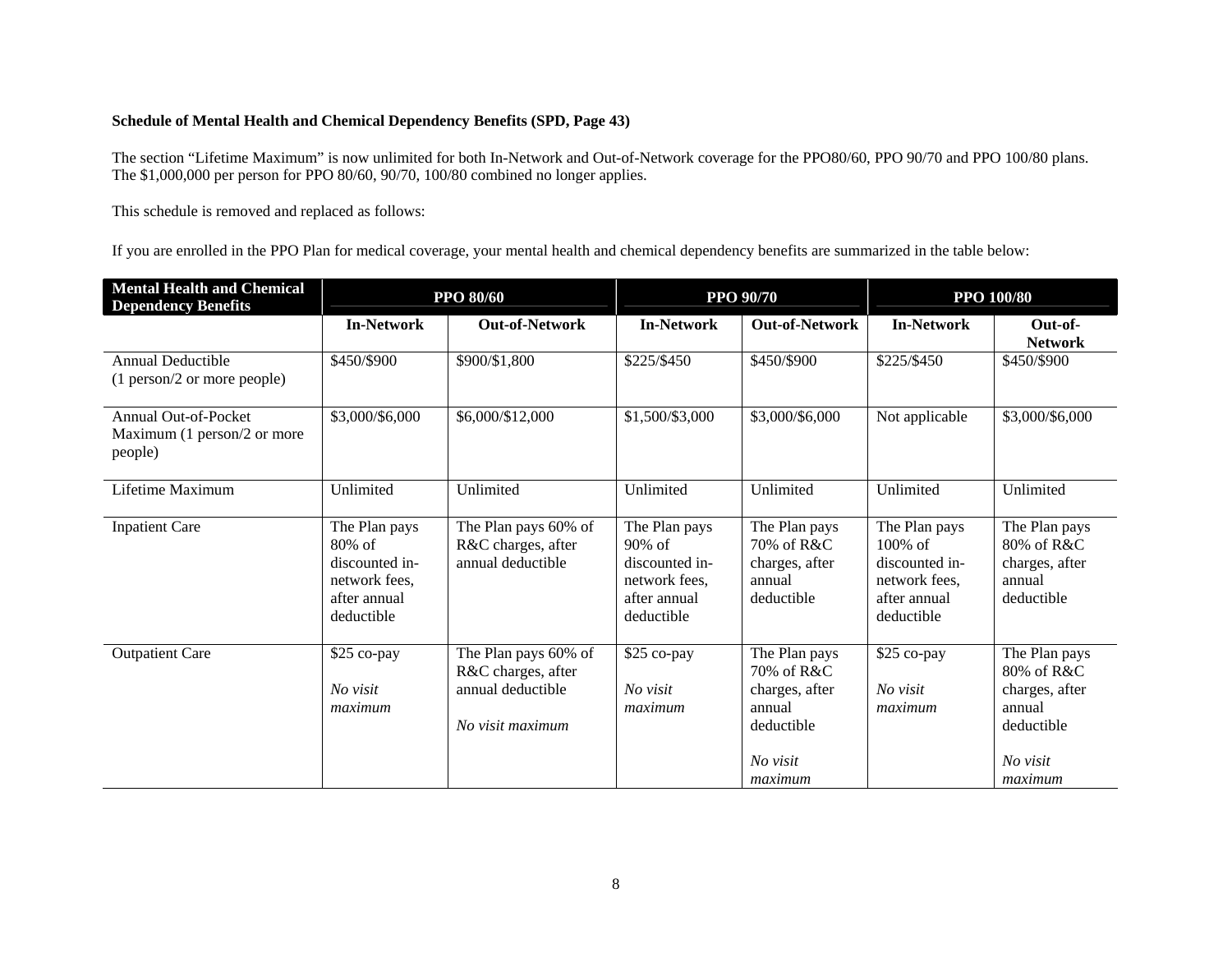### **Your Coverage – Mental Health and Chemical Dependency (SPD, Page 45)**

#### *When You See In-Network Providers*

After you meet the combined in-network medical, mental health and chemical dependency annual deductible, innetwork benefits are covered like the in-network medical services, according to the medical program option in which you enroll — PPO 80/60, PPO 90/70, or PPO 100/80.

#### *When You See Out-of-Network Providers*

After you meet the combined out-of-network medical, mental health and chemical dependency annual deductible, out-of-network benefits are covered like the out-of-network medical services, according to the medical program option in which you enroll — PPO 80/60, PPO 90/70, or PPO 100/80. There are no day or visit limits after January 1, 2010.

### **Mental Health and Chemical Dependency Benefit Limitations and Exclusions (SPD, Page 47)**

The last bullet is replaced by the following two bullets for clarification purposes as follows:

- Any non-medical counseling or ancillary services, including but not limited to custodial services, education, training, vocational rehabilitation, behavioral training, biofeedback, neurofeedback, hypnosis, sleep therapy, employment counseling, back to school, return to work services, work hardening programs, driving safety and services, training, educational therapy, boarding schools, wilderness programs, or other non-medical ancillary services for learning disabilities, developmental delays, autism or mental retardation.
- Education, training, and bed and board while confined in an institution that is mainly a school or training institution, a place of rest, a place for the aged or a rest home.

### **RETIREE HEALTH COVERAGE**

#### **Making Changes After Retirement (SPD, Page 70)**

The section "Dependent (Age 19-23) Regains Eligibility" should now be titled "Dependent Regains Eligibility".

#### **When Coverage Ends (SPD, Page 70)**

The second bullet under "Coverage for your spouse (or registered domestic partner) or eligible dependents will end when" is modified as follow:

• Your eligible dependent children are no longer eligible to participate in the Plan;

#### **Coordination With Medicare for Retirees and Disabled Individuals (SPD, Page 71)**

The first three paragraphs of this section are modified to read as follows:

If you or your covered dependent(s) are enrolled in Medicare while you are actively employed, participation in this Plan will continue as long as you are an active employee and remain enrolled. This Plan will be the primary carrier and Medicare will be the secondary carrier.

If you are on a leave of absence or you are receiving disability benefits, please note the following important rules regarding coverage under Medicare:

Leave of Absence: If you take a leave of absence and retain coverage under the Plan, the Plan will continue to pay primary for as long as you retain your right to return to active employment, i.e., your employment is